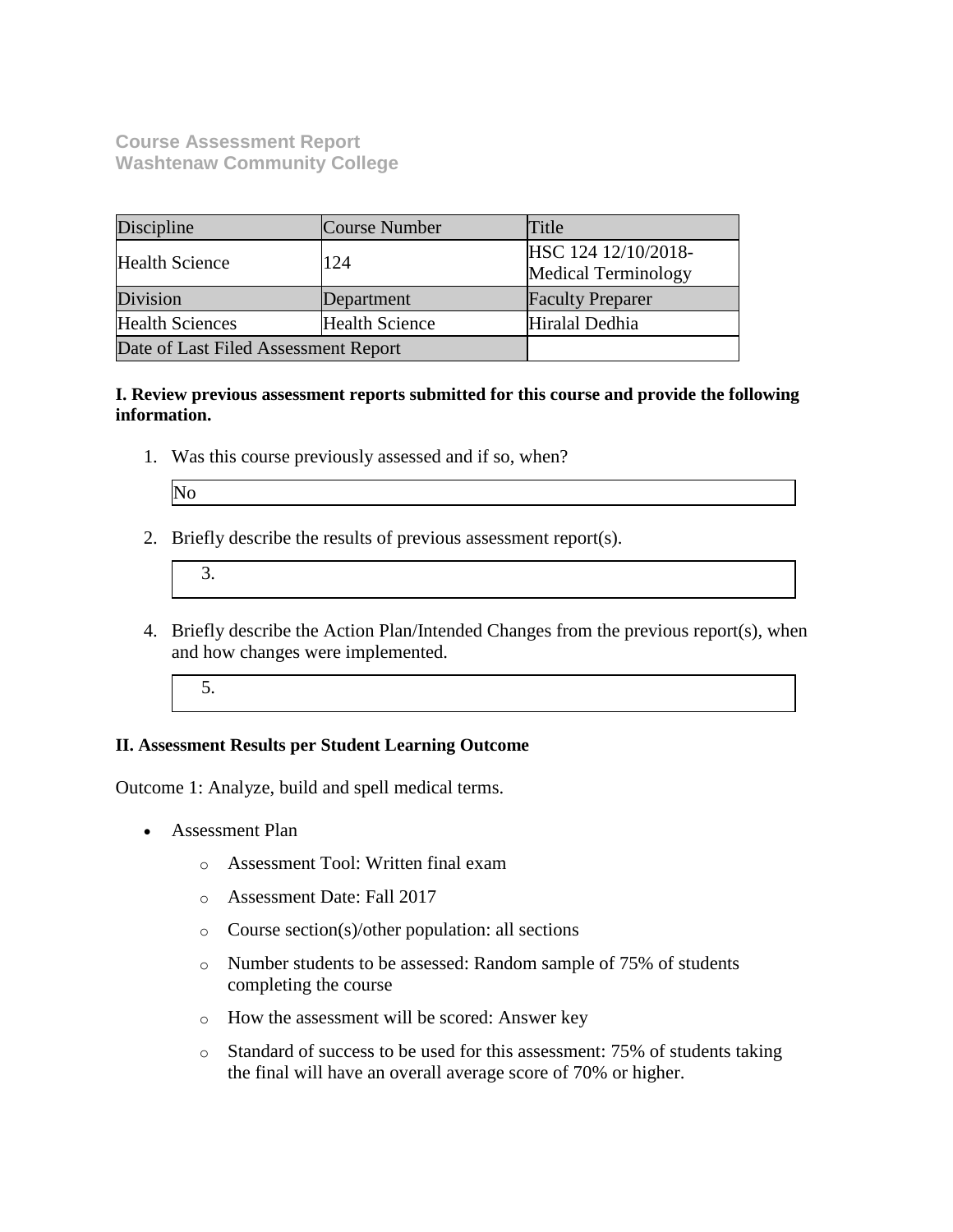- o Who will score and analyze the data: Course instructors and departmental faculty
- 1. Indicate the Semester(s) and year(s) assessment data were collected for this report.

| Fall (indicate years below) $\begin{bmatrix}$ <sup>w muer</sup> below) | Winter (indicate years) | SP/SU (indicate years)<br>below) |
|------------------------------------------------------------------------|-------------------------|----------------------------------|
|                                                                        |                         | 2018                             |

2. Provide assessment sample size data in the table below.

| # of students enrolled | # of students assessed |
|------------------------|------------------------|
|                        | ∠∪                     |

3. If the number of students assessed differs from the number of students enrolled, please explain why all enrolled students were not assessed, e.g. absence, withdrawal, or did not complete activity.

Twenty of the 22 students enrolled, who completed the exams, were assessed.

4. Describe how students from all populations (day students on campus, DL, MM, evening, extension center sites, etc.) were included in the assessment based on your selection criteria.

Only one section of this course was offered in Spring/Summer 2018. All students in this face-to-face course were assessed.

5. Describe the process used to assess this outcome. Include a brief description of this tool and how it was scored.

Four multiple-choice exam questions related to analyzing, building and spelling medical terms were selected for the assessment. One question asked students to identify the medical terms that were spelled incorrectly. Another question asked students to select the correct definition of a medical term. The other questions asked students to recognize prefixes and suffixes and how they are used to build medical terms. These Blackboard questions were scored using an answer key.

6. Briefly describe assessment results based on data collected for this outcome and tool during the course assessment. Discuss the extent to which students achieved this learning outcome and indicate whether the standard of success was met for this outcome and tool.

| Met Standard of Success: Yes |  |                                     |  |  |  |
|------------------------------|--|-------------------------------------|--|--|--|
|                              |  | <b>ExamQuestion</b> Percent Correct |  |  |  |
|                              |  | $90.47\%$                           |  |  |  |
|                              |  | 82.32%                              |  |  |  |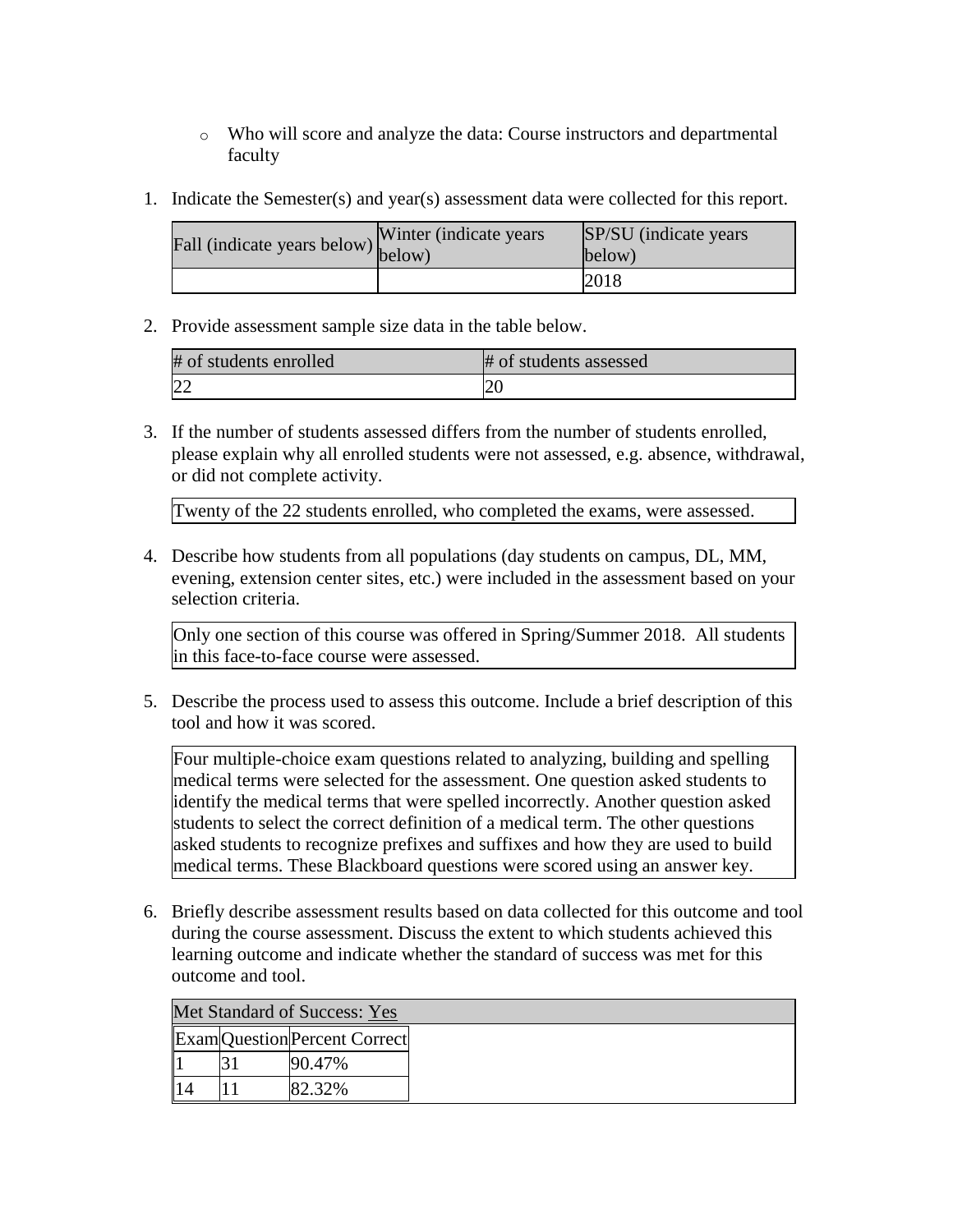| 14 | 12 | 70.58%      |
|----|----|-------------|
| 14 | 43 | 4.11%<br>94 |

Students met the standard of success for outcome #1. They scored particularly well on questions #43 and #31. They did well on question #11 but struggled a bit on question #12.

Because of the limited number of questions, the data is provided here and not as an attachment.

7. Based on your interpretation of the assessment results, describe the areas of strength in student achievement of this learning outcome.

Students did very well on analyzing and spelling medical terms. While there aren't as many spelling questions as there are other types, our interpretation that they do well on this could be assessed better with more questions.

8. Based on your analysis of student performance, discuss the areas in which student achievement of this learning outcome could be improved. If student met standard of success, you may wish to identify your plans for continuous improvement.

They had a slightly more difficult time using prefixes and suffixes to build medical terms. Again, more questions will be helpful in assessing their performance on this task.

Outcome 2: Pronounce medical terms.

- Assessment Plan
	- o Assessment Tool: Oral exam
	- o Assessment Date: Fall 2017
	- o Course section(s)/other population: all sections
	- o Number students to be assessed: Random sample of 75% of students completing the course
	- o How the assessment will be scored: Answer key
	- o Standard of success to be used for this assessment: 75% of students taking the oral exam will have an overall average score of 70% or higher.
	- o Who will score and analyze the data: Course instructors and departmental faculty
- 1. Indicate the Semester(s) and year(s) assessment data were collected for this report.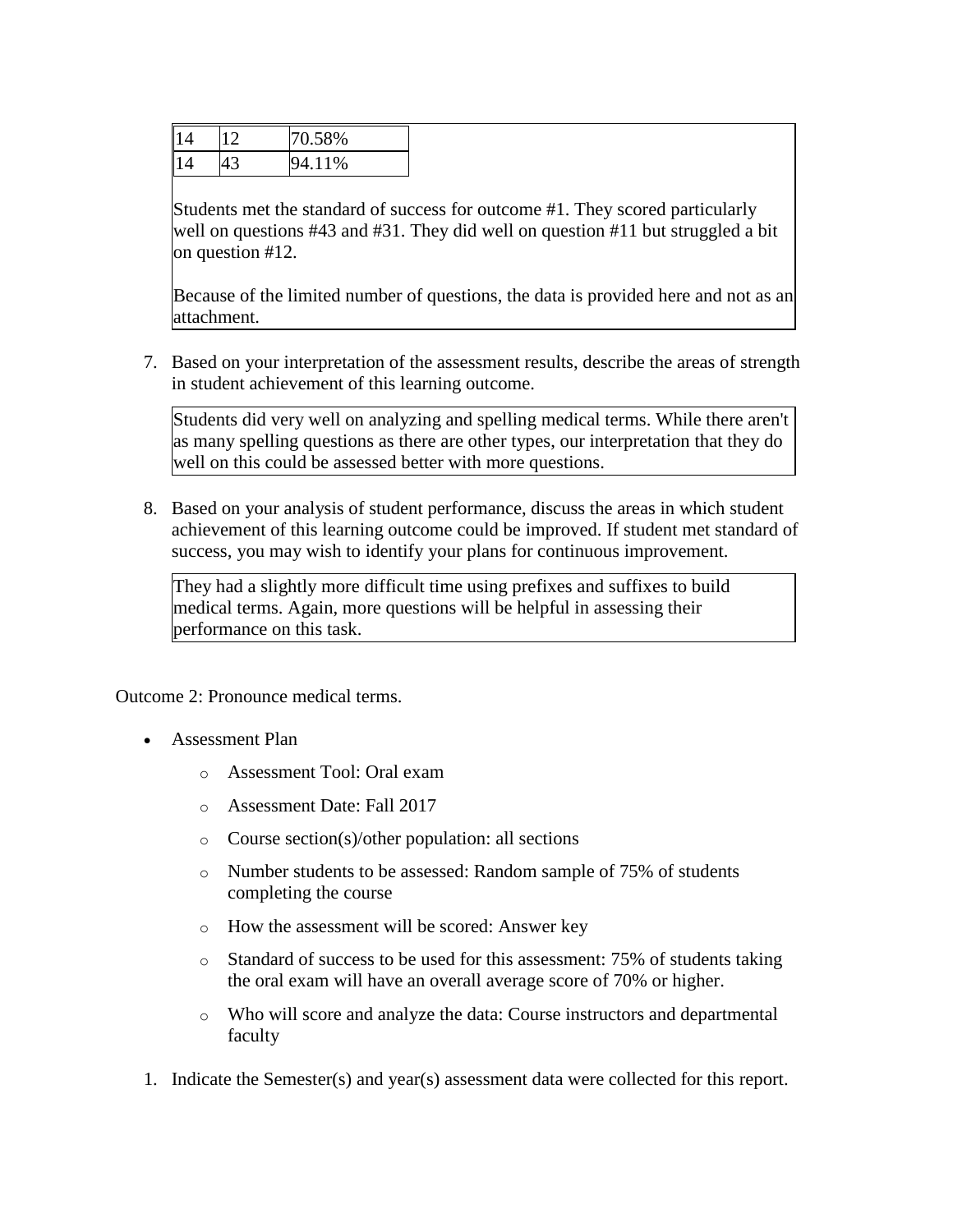| riall (indicate years below) below) | Winter (indicate years) | SP/SU (indicate years)<br>below) |
|-------------------------------------|-------------------------|----------------------------------|
|                                     |                         | 2018                             |

2. Provide assessment sample size data in the table below.

| # of students enrolled | # of students assessed |
|------------------------|------------------------|
| <sup>22</sup>          |                        |

3. If the number of students assessed differs from the number of students enrolled, please explain why all enrolled students were not assessed, e.g. absence, withdrawal, or did not complete activity.

This course did not evaluate student's abilities to pronounce medical terms.

4. Describe how students from all populations (day students on campus, DL, MM, evening, extension center sites, etc.) were included in the assessment based on your selection criteria.

This course did not evaluate student's abilities to pronounce medical terms.

5. Describe the process used to assess this outcome. Include a brief description of this tool and how it was scored.

This course did not evaluate student's abilities to pronounce medical terms.

6. Briefly describe assessment results based on data collected for this outcome and tool during the course assessment. Discuss the extent to which students achieved this learning outcome and indicate whether the standard of success was met for this outcome and tool.

Met Standard of Success: No

This course did not evaluate student's abilities to pronounce medical terms.

7. Based on your interpretation of the assessment results, describe the areas of strength in student achievement of this learning outcome.

This course did not evaluate students' abilities to pronounce medical terms.

8. Based on your analysis of student performance, discuss the areas in which student achievement of this learning outcome could be improved. If student met standard of success, you may wish to identify your plans for continuous improvement.

This course did not evaluate students' abilities to pronounce medical terms.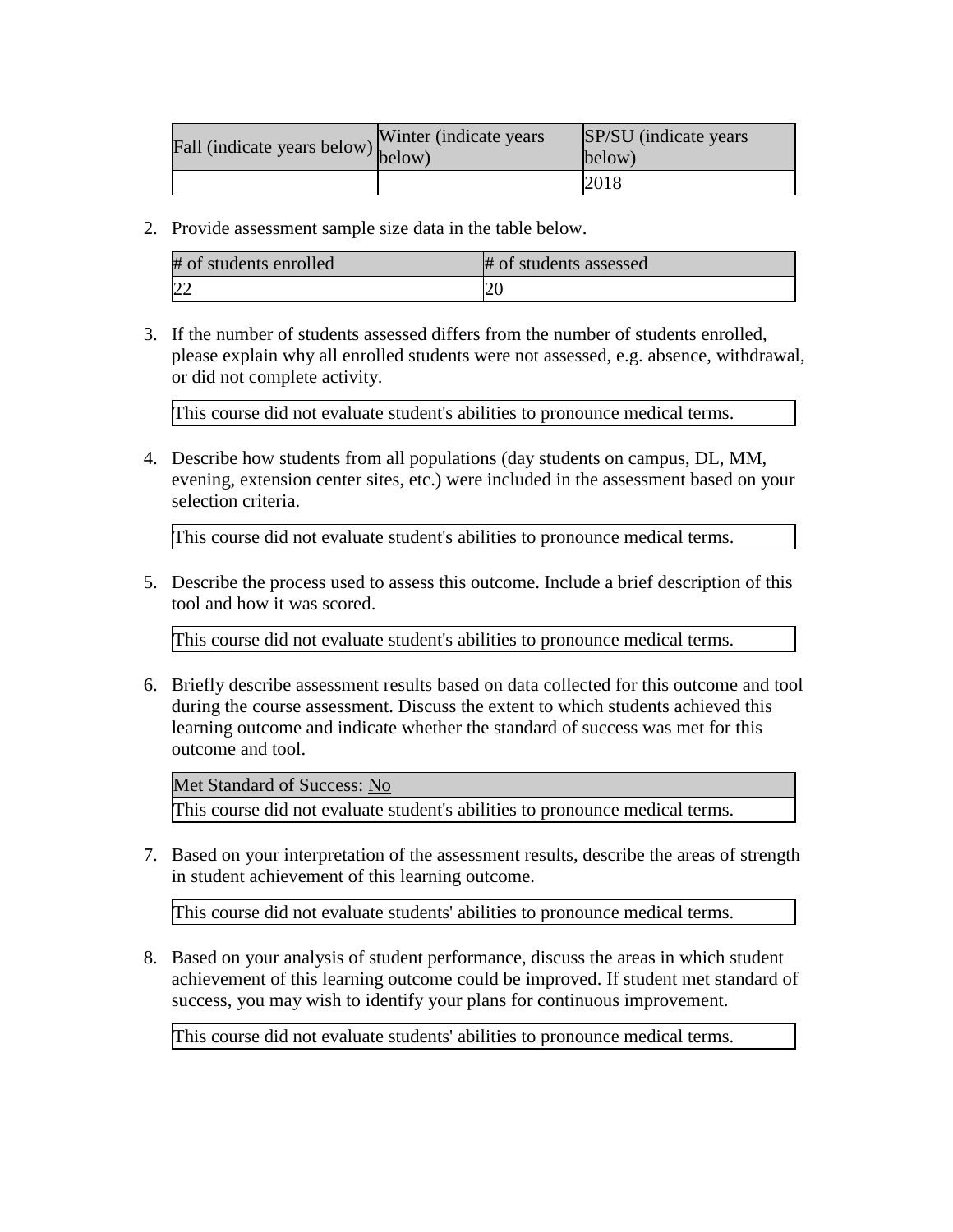Outcome 3: Recognize diagnostic and laboratory tests related to different human body systems.

- Assessment Plan
	- o Assessment Tool: Written final exam
	- o Assessment Date: Fall 2017
	- o Course section(s)/other population: all sections
	- o Number students to be assessed: Random sample of 75% of students completing the course
	- o How the assessment will be scored: Answer key
	- o Standard of success to be used for this assessment: 75% of students taking the final will have an overall average score of 70% or higher.
	- o Who will score and analyze the data: Course instructors and departmental faculty
- 1. Indicate the Semester(s) and year(s) assessment data were collected for this report.

| Fall (indicate years below) $\begin{bmatrix} w \text{ finite} \\ below \end{bmatrix}$ | Winter (indicate years) | SP/SU (indicate years)<br>below) |
|---------------------------------------------------------------------------------------|-------------------------|----------------------------------|
|                                                                                       |                         | 2018                             |

2. Provide assessment sample size data in the table below.

| # of students enrolled | # of students assessed |
|------------------------|------------------------|
| 22                     |                        |

3. If the number of students assessed differs from the number of students enrolled, please explain why all enrolled students were not assessed, e.g. absence, withdrawal, or did not complete activity.

Twenty of the 22 students enrolled, who completed the exams, were assessed.

4. Describe how students from all populations (day students on campus, DL, MM, evening, extension center sites, etc.) were included in the assessment based on your selection criteria.

Only one section of this course was offered in Spring/Summer 2018. All students in this face-to-face course were assessed.

5. Describe the process used to assess this outcome. Include a brief description of this tool and how it was scored.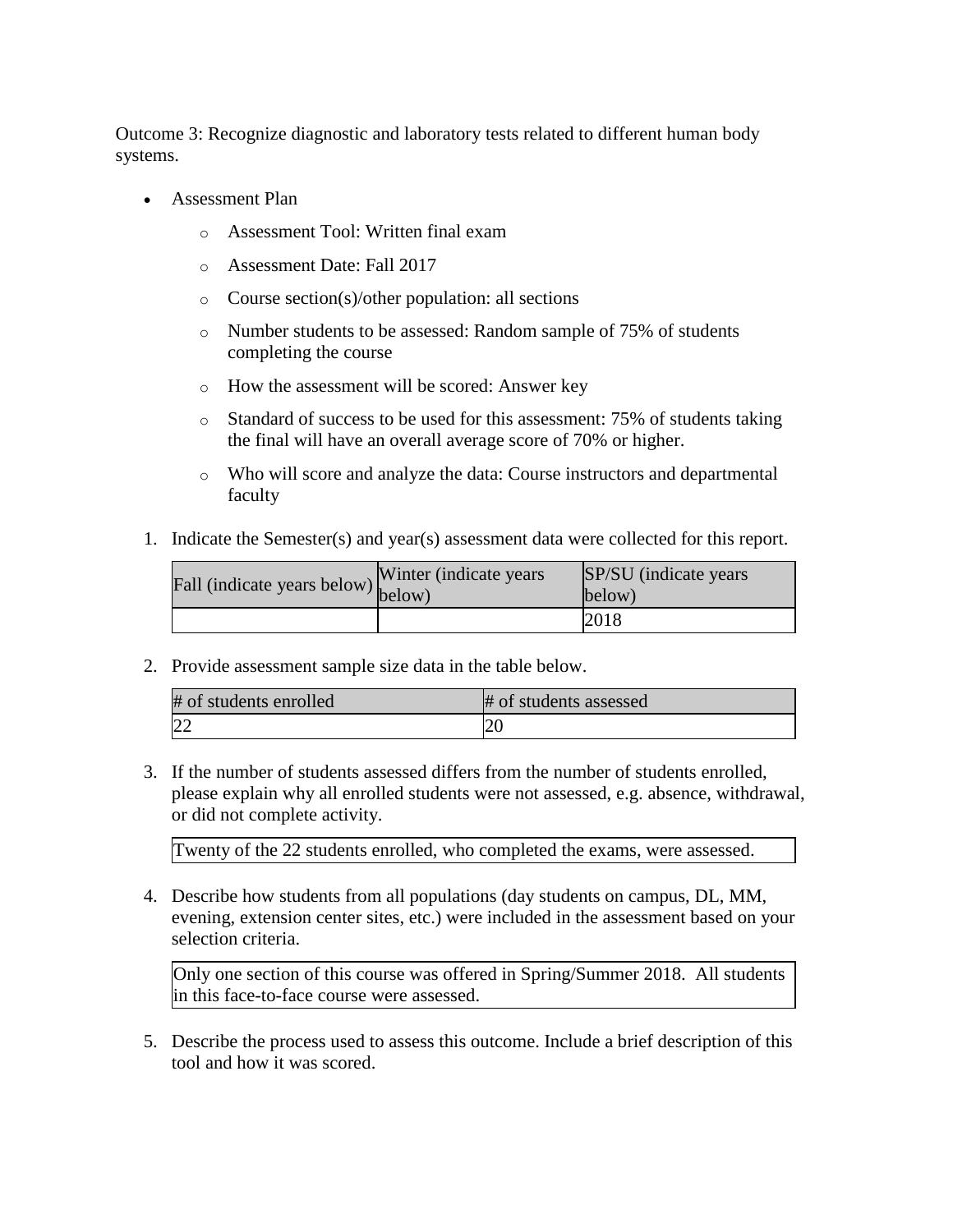Four multiple-choice exam questions related to recognizing diagnostic and medical tests were selected for the assessment. All four questions related to recognizing diagnostic and medical tests. These Blackboard questions are scored using an answer key.

6. Briefly describe assessment results based on data collected for this outcome and tool during the course assessment. Discuss the extent to which students achieved this learning outcome and indicate whether the standard of success was met for this outcome and tool.

| ivici stanuaru of success. Tes |    |                                      |  |
|--------------------------------|----|--------------------------------------|--|
|                                |    | <b>Exam</b> Question Percent Correct |  |
| 4                              |    | 80%                                  |  |
| 4                              | 38 | 85%                                  |  |
| 9                              | 35 | 83.33%                               |  |
| 12                             | 12 | 78.94%                               |  |

Met Standard of Success: Yes

Students met the standard of success for outcome #1. They scored particularly well on questions #43 and #31. They did well on question #11 but struggled a bit on question #12.

Because of the limited number of questions, the data is provided here and not as an attachment.

7. Based on your interpretation of the assessment results, describe the areas of strength in student achievement of this learning outcome.

Students did very well recognizing diagnostic and laboratory tests related to specific body systems. Various types of tests were included in the test and students performed well.

8. Based on your analysis of student performance, discuss the areas in which student achievement of this learning outcome could be improved. If student met standard of success, you may wish to identify your plans for continuous improvement.

Overall, students did well in this course and seem to have a good grasp of medical terminology as required for this course and for further education in various medical careers. This course was designed for the medical billing and coding program. However, we find that students from other programs are taking this course and benefitting from the more extensive training in medical terminology.

## **III. Course Summary and Intended Changes Based on Assessment Results**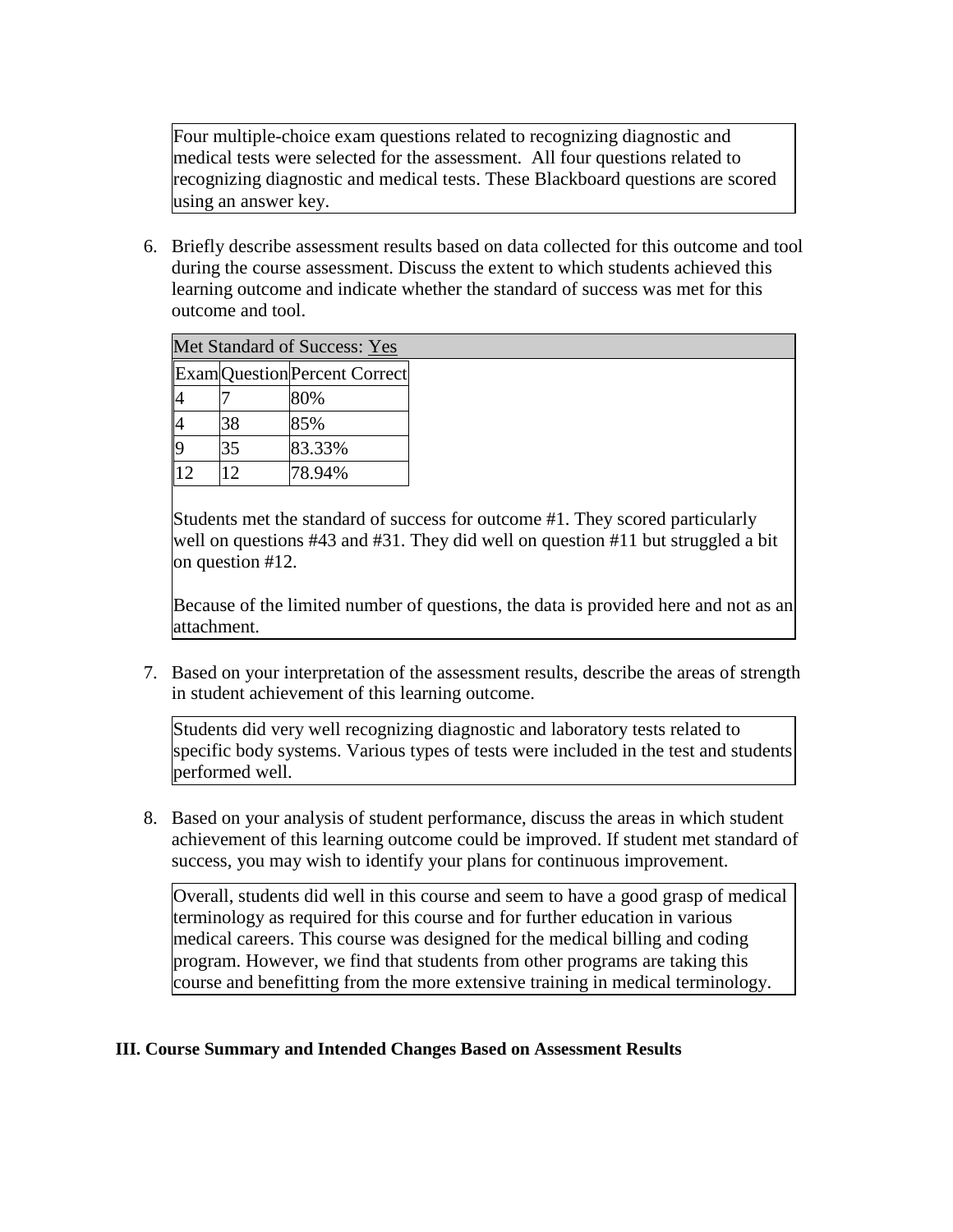1. Based on the previous report's Intended Change(s) identified in Section I above, please discuss how effective the changes were in improving student learning.

2.

3. Describe your overall impression of how this course is meeting the needs of students. Did the assessment process bring to light anything about student achievement of learning outcomes that surprised you?

Overall, this course is meeting the needs of students, particularly for medical billing and coding students. In addition, it expands the students' understanding of medical and diagnostic terms as students are communicating with medical team members and other professionals. Students are able to select the correct diagnostic term that would relate to the correct medical condition as used in medical billing and coding.

4. Describe when and how this information, including the action plan, was or will be shared with Departmental Faculty.

This assessment report will be shared with department faculty, particularly departmental faculty teaching this course.

5.

| <b>Intended Change</b> | Description of the<br>change                                                                                                                                                | Rationale                                                                                                                                                             | Implementation<br>Date |
|------------------------|-----------------------------------------------------------------------------------------------------------------------------------------------------------------------------|-----------------------------------------------------------------------------------------------------------------------------------------------------------------------|------------------------|
| Outcome Language       | Modify the master<br>syllabus to remove<br>outcome #2.                                                                                                                      | Pronunciation is not<br>assessed in this<br>course with an oral<br>exam. The ability to $_{2019}$<br>use blackboard to<br>do so will be<br>explored in the<br>future. |                        |
| <b>Assessment Tool</b> | Increase the<br>assessment-related<br>questions for each<br>outcome to collect<br>additional<br>information. This<br>may result in the<br>need to modify test<br>questions. | The number of<br>questions assessed<br>may not have<br>provided sufficient<br>data to identify<br>potential problems<br>or areas of<br>weakness.                      | 2019                   |

Intended Change(s)